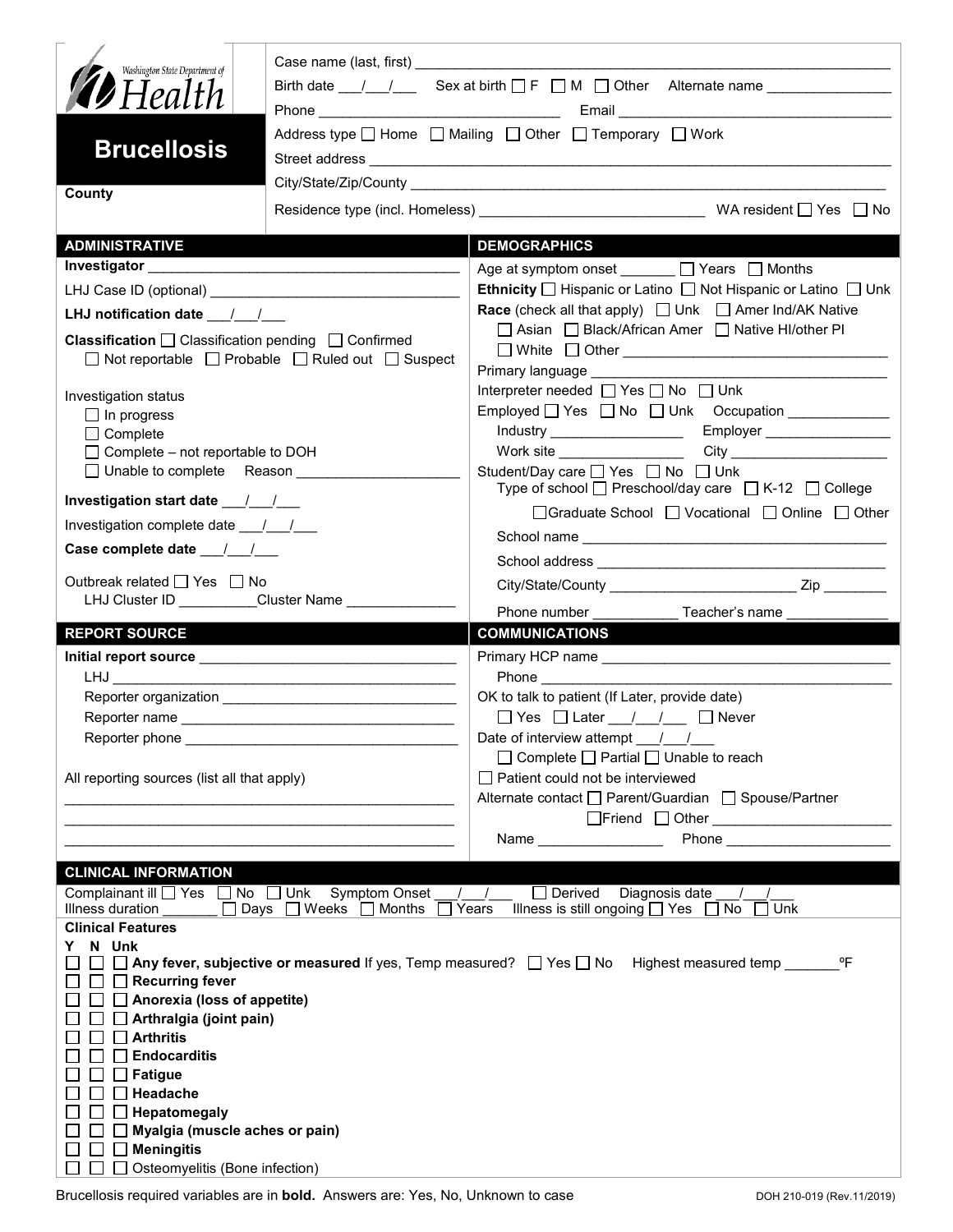| Case Name                              |                                                                                                                                       | LHJ Case ID                                                                        |                                          |
|----------------------------------------|---------------------------------------------------------------------------------------------------------------------------------------|------------------------------------------------------------------------------------|------------------------------------------|
| Splenomegaly                           |                                                                                                                                       |                                                                                    |                                          |
| $\Box$ Spondylitis                     |                                                                                                                                       |                                                                                    |                                          |
|                                        |                                                                                                                                       |                                                                                    |                                          |
| $\Box$ Night sweats                    |                                                                                                                                       |                                                                                    |                                          |
| $\Box$ $\Box$ Weight loss with illness |                                                                                                                                       |                                                                                    |                                          |
| Miscarriage or stillbirth<br>$\sim 10$ |                                                                                                                                       |                                                                                    |                                          |
|                                        |                                                                                                                                       |                                                                                    |                                          |
| <b>MALE ONLY</b>                       |                                                                                                                                       |                                                                                    |                                          |
| Y N Unk                                |                                                                                                                                       |                                                                                    |                                          |
| $\Box$ $\Box$ Epididymitis             |                                                                                                                                       |                                                                                    |                                          |
|                                        |                                                                                                                                       |                                                                                    |                                          |
|                                        | $\Box~\Box~\Box$ Orchitis unexplained by another more likely diagnosis                                                                |                                                                                    |                                          |
| Hospitalization                        |                                                                                                                                       |                                                                                    |                                          |
| Y N Unk                                |                                                                                                                                       |                                                                                    |                                          |
|                                        | $\Box~\Box~\Box$ Hospitalized at least overnight for this illness $~\,$ Facility name $\_$                                            |                                                                                    |                                          |
|                                        | Hospital admission date ___/___/____ Discharge ___/___/___                                                                            | <b>HRN</b>                                                                         |                                          |
|                                        | Admitted to ICU Date admitted to ICU / / / Date discharged from ICU / /                                                               |                                                                                    |                                          |
|                                        | Mechanical ventilation or intubation required                                                                                         |                                                                                    |                                          |
|                                        | Still hospitalized As of / /                                                                                                          |                                                                                    |                                          |
|                                        |                                                                                                                                       |                                                                                    |                                          |
| Y N Unk                                |                                                                                                                                       |                                                                                    |                                          |
|                                        |                                                                                                                                       |                                                                                    |                                          |
|                                        | $\Box$ Died of this illness Death date $\Box$ / $\Box$ Please fill in the death date information on the Person Screen                 |                                                                                    |                                          |
| $\perp$<br>$\perp$                     | Autopsy performed                                                                                                                     |                                                                                    |                                          |
| $\perp$<br>$\perp$                     | Death certificate lists disease as a cause of death or a significant contributing condition                                           |                                                                                    |                                          |
| Pregnancy                              |                                                                                                                                       |                                                                                    |                                          |
|                                        | Pregnancy status at time of symptom onset                                                                                             |                                                                                    |                                          |
|                                        | □ Pregnant (Estimated) delivery date ___/___/ Weeks pregnant at any symptom onset ______                                              |                                                                                    |                                          |
|                                        | OB name, phone, address _                                                                                                             |                                                                                    |                                          |
|                                        | Outcome of pregnancy □ Still pregnant □ Fetal death (miscarriage or stillbirth) □ Abortion                                            |                                                                                    |                                          |
|                                        | ⊟ Other                                                                                                                               |                                                                                    |                                          |
|                                        |                                                                                                                                       | $\Box$ Delivered – full term $\Box$ Delivered – preemie $\Box$ Delivered – Unk     |                                          |
|                                        |                                                                                                                                       | Delivery method $\Box$ Vaginal $\Box$ C-section $\Box$ Unk                         |                                          |
|                                        | □ Postpartum (Estimated) delivery date ___/___/                                                                                       |                                                                                    |                                          |
|                                        |                                                                                                                                       |                                                                                    |                                          |
|                                        | OB name, phone, address                                                                                                               |                                                                                    |                                          |
|                                        | Outcome of pregnancy □ Fetal death (miscarriage or stillbirth) □ Abortion                                                             |                                                                                    |                                          |
|                                        |                                                                                                                                       |                                                                                    |                                          |
|                                        |                                                                                                                                       |                                                                                    |                                          |
|                                        |                                                                                                                                       | Delivery method □ Vaginal □ C-section □ Unk                                        |                                          |
|                                        | $\Box$ Neither pregnant nor postpartum $\Box$ Unk                                                                                     |                                                                                    |                                          |
|                                        | RISK AND RESPONSE (Ask about exposures 5 days to 5 months before symptom onset)                                                       |                                                                                    |                                          |
| <b>Travel</b>                          |                                                                                                                                       |                                                                                    |                                          |
|                                        | Setting 1                                                                                                                             | Setting 2                                                                          | Setting 3                                |
| Travel out of:                         |                                                                                                                                       |                                                                                    |                                          |
|                                        | $\Box$ County/City __________________                                                                                                 |                                                                                    | $\Box$ County/City _____________________ |
|                                        | State ________________________                                                                                                        |                                                                                    |                                          |
|                                        |                                                                                                                                       |                                                                                    |                                          |
|                                        | Other                                                                                                                                 | Other                                                                              | Other                                    |
| Destination name                       |                                                                                                                                       |                                                                                    |                                          |
| Start and end dates                    | $\frac{1}{2}$<br>to                                                                                                                   | $\prime$<br>to                                                                     | $\prime$<br>to                           |
| <b>Risk and Exposure Information</b>   |                                                                                                                                       |                                                                                    |                                          |
| N Unk<br>Y.                            |                                                                                                                                       |                                                                                    |                                          |
|                                        |                                                                                                                                       |                                                                                    |                                          |
|                                        | $\square$ S case a recent foreign arrival (e.g., immigrant, refugee, adoptee, visitor) Country __________                             |                                                                                    |                                          |
|                                        | $\Box~\Box~\Box$ Does the case know anyone else with similar symptoms or illness $\quad$ III contact's onset date $\quad$ / $\quad$ / |                                                                                    |                                          |
|                                        | Contact setting/relationship to case $\Box$ Common Event $\Box$ Common meal $\Box$ Day care $\Box$ Female sexual partner              |                                                                                    |                                          |
|                                        |                                                                                                                                       | $\Box$ Male sexual partner $\Box$ Friend $\Box$ Household contact $\Box$ Workplace |                                          |
|                                        |                                                                                                                                       |                                                                                    |                                          |
|                                        | $\Box$ (Potential) Occupational exposure                                                                                              |                                                                                    |                                          |
| Lab worker                             |                                                                                                                                       |                                                                                    |                                          |
|                                        | Work with animals or animal products (e.g. research, veterinary medicine, slaughterhouse)                                             |                                                                                    |                                          |
|                                        |                                                                                                                                       |                                                                                    |                                          |
|                                        |                                                                                                                                       |                                                                                    |                                          |
|                                        | □ Did case have a known Brucella exposure (e.g., laboratory exposure) Date of exposure $\frac{1}{\sqrt{2}}$                           |                                                                                    |                                          |
|                                        | Was PEP recommended                                                                                                                   |                                                                                    |                                          |
|                                        | Did case complete the PEP course $\Box$ Yes, partial $\Box$ Yes, full                                                                 |                                                                                    |                                          |
|                                        |                                                                                                                                       | $\Box$ No, unaware $\Box$ No, unavailable $\Box$ No, allergic $\Box$ No, pregnant  |                                          |
|                                        |                                                                                                                                       |                                                                                    |                                          |
|                                        |                                                                                                                                       |                                                                                    |                                          |
|                                        | Type $\square$ Clinical specimen $\square$ Isolate $\square$ Vaccine $\square$ Unk $\square$ Other                                    |                                                                                    |                                          |
|                                        | What was exposure status $\Box$ High risk $\Box$ Low risk $\Box$ Unk                                                                  |                                                                                    |                                          |
|                                        | Where did exposure happen                                                                                                             |                                                                                    |                                          |
|                                        |                                                                                                                                       |                                                                                    |                                          |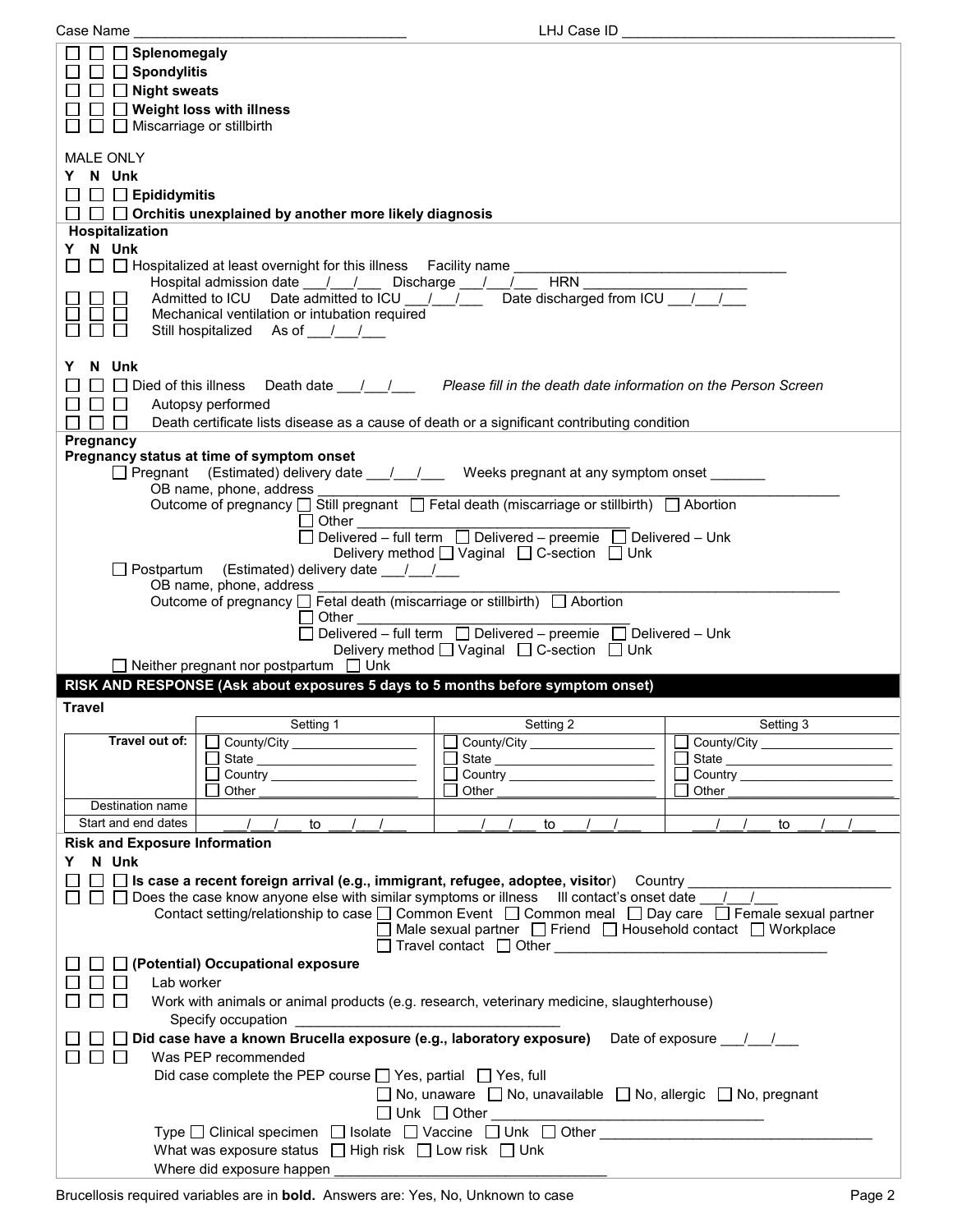|                                                                                                     | Case Name                                                                             |                      | LHJ Case ID                                                                                                                          |                                            |
|-----------------------------------------------------------------------------------------------------|---------------------------------------------------------------------------------------|----------------------|--------------------------------------------------------------------------------------------------------------------------------------|--------------------------------------------|
| Y                                                                                                   | N Unk                                                                                 |                      |                                                                                                                                      |                                            |
| $\Box$ $\Box$ <b>Brucella vaccine exposure</b> Date of exposure $\Box$                              |                                                                                       |                      |                                                                                                                                      |                                            |
|                                                                                                     | Type of exposure □ Needle stick □ Eye splash □ Mucous membrane □ Other ______________ |                      |                                                                                                                                      |                                            |
|                                                                                                     |                                                                                       |                      | Vaccine strain □ S19 □ RB51 □ Rev1 □ Other __________________                                                                        |                                            |
|                                                                                                     |                                                                                       |                      | $\Box$ $\Box$ Unpasteurized dairy products (e.g., raw milk, soft cheese from raw milk, queso fresco or food made with these cheeses) |                                            |
|                                                                                                     |                                                                                       |                      |                                                                                                                                      |                                            |
|                                                                                                     |                                                                                       |                      | Type of product □ Milk □ Queso fresco □ Soft cheese □ Other ____________________                                                     |                                            |
|                                                                                                     |                                                                                       |                      |                                                                                                                                      |                                            |
|                                                                                                     |                                                                                       |                      | Brand <u>_____________________</u>                                                                                                   |                                            |
|                                                                                                     | $\Box$ $\Box$ Any contact with animals                                                |                      |                                                                                                                                      |                                            |
|                                                                                                     |                                                                                       | Y N Unk              | Type of contact (select all that apply)                                                                                              | Who own animals (select all that<br>apply) |
|                                                                                                     | Cow/calf                                                                              |                      |                                                                                                                                      | □ Case □ Private □ Wild                    |
|                                                                                                     |                                                                                       | $\Box$ $\Box$ $\Box$ | □ Birthing products □ Skinning/slaughter/butcher                                                                                     |                                            |
|                                                                                                     |                                                                                       |                      | □ Mucous membranes or tissue □ Caretaker                                                                                             | $\Box$ Commercial $\Box$ Unk               |
|                                                                                                     |                                                                                       |                      | $\Box$ Veterinarian<br><b>Other</b>                                                                                                  | $\Box$ Other                               |
|                                                                                                     | Deer                                                                                  |                      | □ Birthing products □ Skinning/slaughter/butcher                                                                                     | □ Case □ Private □ Wild                    |
|                                                                                                     |                                                                                       | $\Box$ $\Box$        | $\Box$ Hunting $\Box$ Mucous membranes or tissue                                                                                     | $\Box$ Commercial $\Box$ Unk               |
|                                                                                                     |                                                                                       |                      | $\Box$ Caretaker $\Box$ Veterinarian $\Box$ Other                                                                                    | Other ______________                       |
|                                                                                                     | Dog                                                                                   |                      | $\Box$ Birthing products $\Box$ Mucous membranes or tissue                                                                           | □ Case □ Private □ Wild                    |
|                                                                                                     |                                                                                       | $\Box$ $\Box$        | □ Caretaker □ Veterinarian □ Other ________                                                                                          | Commercial $\Box$ Unk                      |
|                                                                                                     |                                                                                       |                      |                                                                                                                                      | Other                                      |
|                                                                                                     | Donkey                                                                                |                      | $\Box$ Birthing products $\Box$ Mucous membranes or tissue                                                                           | Case $\Box$ Private $\Box$ Wild            |
|                                                                                                     |                                                                                       | $\Box$ $\Box$ $\Box$ | □ Caretaker □ Veterinarian □ Other ________                                                                                          | $\Box$ Commercial $\Box$ Unk               |
|                                                                                                     |                                                                                       |                      |                                                                                                                                      | Other                                      |
|                                                                                                     | Goat                                                                                  |                      | □ Birthing products □ Skinning/slaughter/butcher                                                                                     | □ Case □ Private □ Wild                    |
|                                                                                                     |                                                                                       | $\Box$ $\Box$ $\Box$ | $\Box$ Hunting $\Box$ Mucous membranes or tissue                                                                                     | $\Box$ Commercial $\Box$ Unk               |
|                                                                                                     |                                                                                       |                      | $\Box$ Caretaker $\Box$ Veterinarian $\Box$ Other                                                                                    | $\mathsf{L}$<br>Other $\_$                 |
|                                                                                                     | Horse/pony                                                                            |                      | $\Box$ Birthing products $\Box$ Mucous membranes or tissue                                                                           | Case □ Private □ Wild                      |
|                                                                                                     |                                                                                       | $\Box$ $\Box$ $\Box$ | □ Caretaker □ Veterinarian □ Other                                                                                                   | Commercial $\Box$ Unk<br>П                 |
|                                                                                                     |                                                                                       |                      |                                                                                                                                      | П<br>Other                                 |
|                                                                                                     | Pigs or swine                                                                         |                      | □ Birthing products □ Skinning/slaughter/butcher                                                                                     | □ Case □ Private □ Wild                    |
|                                                                                                     |                                                                                       | $\Box$ $\Box$        | $\Box$ Hunting $\Box$ Mucous membranes or tissue                                                                                     | $\Box$ Commercial $\Box$ Unk               |
|                                                                                                     |                                                                                       |                      | $\Box$ Caretaker $\Box$ Other                                                                                                        | $\Box$ Other                               |
|                                                                                                     | Sheep                                                                                 |                      | □ Birthing products □ Skinning/slaughter/butcher                                                                                     | $\Box$ Case $\Box$ Private $\Box$ Wild     |
|                                                                                                     |                                                                                       | $\Box$ $\Box$        | $\Box$ Hunting $\Box$ Mucous membranes or tissue                                                                                     | $\Box$ Commercial $\Box$ Unk               |
|                                                                                                     |                                                                                       |                      | Caretaker Veterinarian Other                                                                                                         | $\Box$ Other                               |
|                                                                                                     | Other (specify)                                                                       |                      | □ Birthing products □ Skinning/slaughter/butcher                                                                                     | □ Case □ Private □ Wild                    |
|                                                                                                     |                                                                                       | $\Box$ $\Box$        | $\Box$ Hunting $\Box$ Mucous membranes or tissue                                                                                     | $\Box$ Commercial $\Box$ Unk               |
|                                                                                                     |                                                                                       |                      | $\Box$ Caretaker $\Box$ Veterinarian $\Box$ Other                                                                                    | Other                                      |
|                                                                                                     | Wildlife or wild animal                                                               |                      | □ Birthing products □ Skinning/slaughter/butcher                                                                                     | Case $\Box$ Private $\Box$ Wild            |
|                                                                                                     | exposure                                                                              | 0 0 0                | $\Box$ Hunting $\Box$ Mucous membranes or tissue                                                                                     | Commercial $\Box$ Unk                      |
|                                                                                                     |                                                                                       |                      | Caretaker Veterinarian<br>  Other                                                                                                    | Other                                      |
| Y                                                                                                   | N Unk                                                                                 |                      |                                                                                                                                      |                                            |
|                                                                                                     |                                                                                       |                      | □ Case or household member lives or works on farm or dairy                                                                           |                                            |
|                                                                                                     |                                                                                       |                      |                                                                                                                                      |                                            |
|                                                                                                     | <b>INFANT ONLY</b>                                                                    |                      |                                                                                                                                      |                                            |
|                                                                                                     | N Unk                                                                                 |                      |                                                                                                                                      |                                            |
|                                                                                                     |                                                                                       |                      |                                                                                                                                      |                                            |
| $\Box$ If infant, confirmed infection in birth mother<br><b>Breast fed</b>                          |                                                                                       |                      |                                                                                                                                      |                                            |
|                                                                                                     |                                                                                       |                      |                                                                                                                                      |                                            |
| $\Box$ Neonatal infection                                                                           |                                                                                       |                      |                                                                                                                                      |                                            |
| <b>Exposure and Transmission Summary</b><br>N Unk<br>Y.                                             |                                                                                       |                      |                                                                                                                                      |                                            |
|                                                                                                     |                                                                                       |                      |                                                                                                                                      |                                            |
| $\Box$ Epidemiologic link to a confirmed human or animal case                                       |                                                                                       |                      |                                                                                                                                      |                                            |
| Animal                                                                                              |                                                                                       |                      |                                                                                                                                      |                                            |
| Co-worker                                                                                           |                                                                                       |                      |                                                                                                                                      |                                            |
| Household contact                                                                                   |                                                                                       |                      |                                                                                                                                      |                                            |
| Neighbor                                                                                            |                                                                                       |                      |                                                                                                                                      |                                            |
| $\mathsf{L}$                                                                                        |                                                                                       |                      |                                                                                                                                      |                                            |
|                                                                                                     |                                                                                       |                      |                                                                                                                                      |                                            |
| Likely geographic region of exposure □ In Washington - county ____________ □ Other state __________ |                                                                                       |                      |                                                                                                                                      |                                            |
|                                                                                                     | $\Box$ Unk<br>□ Not in US - country <u>_____________</u>                              |                      |                                                                                                                                      |                                            |
|                                                                                                     |                                                                                       |                      |                                                                                                                                      |                                            |
|                                                                                                     |                                                                                       |                      | International travel related □ During entire exposure period □ During part of exposure period □ No international travel              |                                            |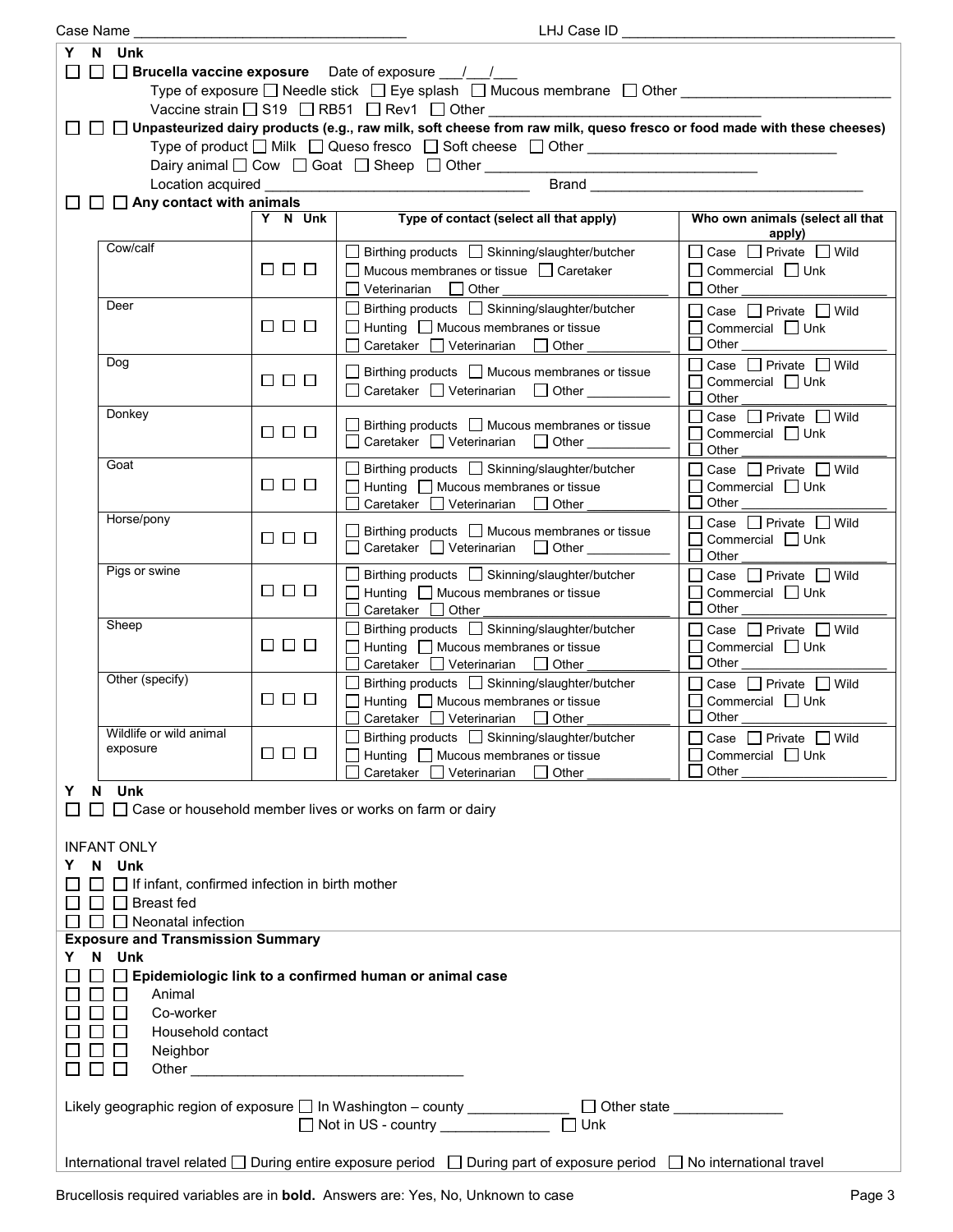| LHJ Case ID<br>Case Name                                                                                                                                                                                                                                                                                                                 |
|------------------------------------------------------------------------------------------------------------------------------------------------------------------------------------------------------------------------------------------------------------------------------------------------------------------------------------------|
| Suspected exposure type $\Box$ Foodborne $\Box$ Animal related $\Box$ Person to person $\Box$ Sexual $\Box$ Unk                                                                                                                                                                                                                          |
|                                                                                                                                                                                                                                                                                                                                          |
| <b>Describe Example</b>                                                                                                                                                                                                                                                                                                                  |
| Suspected exposure setting □ Day care/Childcare □ School (not college) □ Home □ Work □ College □ Military<br>□ Correctional facility □ Laboratory □ Long term care facility □ Homeless/shelter □ International travel<br>□ Out of state travel □ Social event □ Large public gathering □ Restaurant □ Other ____________________________ |
| Exposure summary                                                                                                                                                                                                                                                                                                                         |
|                                                                                                                                                                                                                                                                                                                                          |
|                                                                                                                                                                                                                                                                                                                                          |
|                                                                                                                                                                                                                                                                                                                                          |
|                                                                                                                                                                                                                                                                                                                                          |
|                                                                                                                                                                                                                                                                                                                                          |
|                                                                                                                                                                                                                                                                                                                                          |
| Suspected transmission type (check all that apply) $\Box$ Person to person $\Box$ Sexual $\Box$ Unk                                                                                                                                                                                                                                      |
| <b>Describe Example 20</b>                                                                                                                                                                                                                                                                                                               |
| Suspected transmission setting (check all that apply) $\Box$ Day care/Childcare $\Box$ School (not college) $\Box$ Doctor's office<br>□ Hospital ward □ Hospital ER □ Hospital outpatient facility □ Home □ Work □ College □ Military                                                                                                    |
| □ Correctional facility □ Place of worship □ Laboratory □ Long term care facility □ Homeless/shelter                                                                                                                                                                                                                                     |
| □ International travel □ Out of state travel □ Other____________________________                                                                                                                                                                                                                                                         |
| Describe                                                                                                                                                                                                                                                                                                                                 |
| <b>Public Health Issues</b><br>N Unk                                                                                                                                                                                                                                                                                                     |
| Y<br>$\Box$ $\Box$ Did case donate blood products, organs or tissue (including ova or semen) in the 30 days before symptom onset or                                                                                                                                                                                                      |
| diagnosis Agency and location entries and the set of donation the set of donation and the Date of donation entries and the Date of donation and the Date of donation and the Date of the Date of the Date of the Date of the D                                                                                                           |
|                                                                                                                                                                                                                                                                                                                                          |
| $\Box$ Potential bioterrorism exposure<br>Notify FBI or Public Safety<br>$\mathbf{1}$                                                                                                                                                                                                                                                    |
| <b>Public Health Interventions/Actions</b>                                                                                                                                                                                                                                                                                               |
| N Unk                                                                                                                                                                                                                                                                                                                                    |
| $\Box$ Notified blood or tissue bank (if recent donation)<br>$\Box$ Did possible laboratory exposure occur                                                                                                                                                                                                                               |
| Number of high risk exposed persons taking PEP                                                                                                                                                                                                                                                                                           |
| Number of high risk exposures<br>Number of low risk exposed persons taking PEP                                                                                                                                                                                                                                                           |
| Number of low risk exposures                                                                                                                                                                                                                                                                                                             |
| □ □ 回 bid possible clinical/surgical staff exposure occur (e.g., bone saw use or other aerosolizing procedure)                                                                                                                                                                                                                           |
| Number of high risk exposed persons taking PEP ______<br>Number of high risk exposures                                                                                                                                                                                                                                                   |
| Number of low risk exposed persons taking PEP _______                                                                                                                                                                                                                                                                                    |
| Number of low risk exposures _______<br>Investigation of raw milk dairy                                                                                                                                                                                                                                                                  |
| Investigation of raw cheese producer                                                                                                                                                                                                                                                                                                     |
| □ Letter sent Date __/__/__<br>Batch date __/__/__                                                                                                                                                                                                                                                                                       |
| $\Box$ Any other public health action                                                                                                                                                                                                                                                                                                    |
| <b>TREATMENT</b><br>Y N Unk                                                                                                                                                                                                                                                                                                              |
| $\Box$ $\Box$ Did patient receive prophylaxis/treatment                                                                                                                                                                                                                                                                                  |
| Specify medication<br>Specify medication $\Box$ Antibiotic $\Box$ Other $\Box$<br>Number of days actually taken $\Box$ Treatment start date $\Box/\Box/\Box$                                                                                                                                                                             |
| Treatment end date / /<br>Prescribed dose _____ □ g □ mg □ ml Frequency ____ Duration _____ □ Days □ Weeks □ Months                                                                                                                                                                                                                      |
| Indication □ PEP □ Treatment for disease □ Incidental □ Other ___________________                                                                                                                                                                                                                                                        |
| $\Box$ Unk<br>Did patient take medication as prescribed $\Box$ Yes $\Box$ No - Why not                                                                                                                                                                                                                                                   |
|                                                                                                                                                                                                                                                                                                                                          |
| <b>NOTES</b>                                                                                                                                                                                                                                                                                                                             |
|                                                                                                                                                                                                                                                                                                                                          |
|                                                                                                                                                                                                                                                                                                                                          |
|                                                                                                                                                                                                                                                                                                                                          |
|                                                                                                                                                                                                                                                                                                                                          |
|                                                                                                                                                                                                                                                                                                                                          |